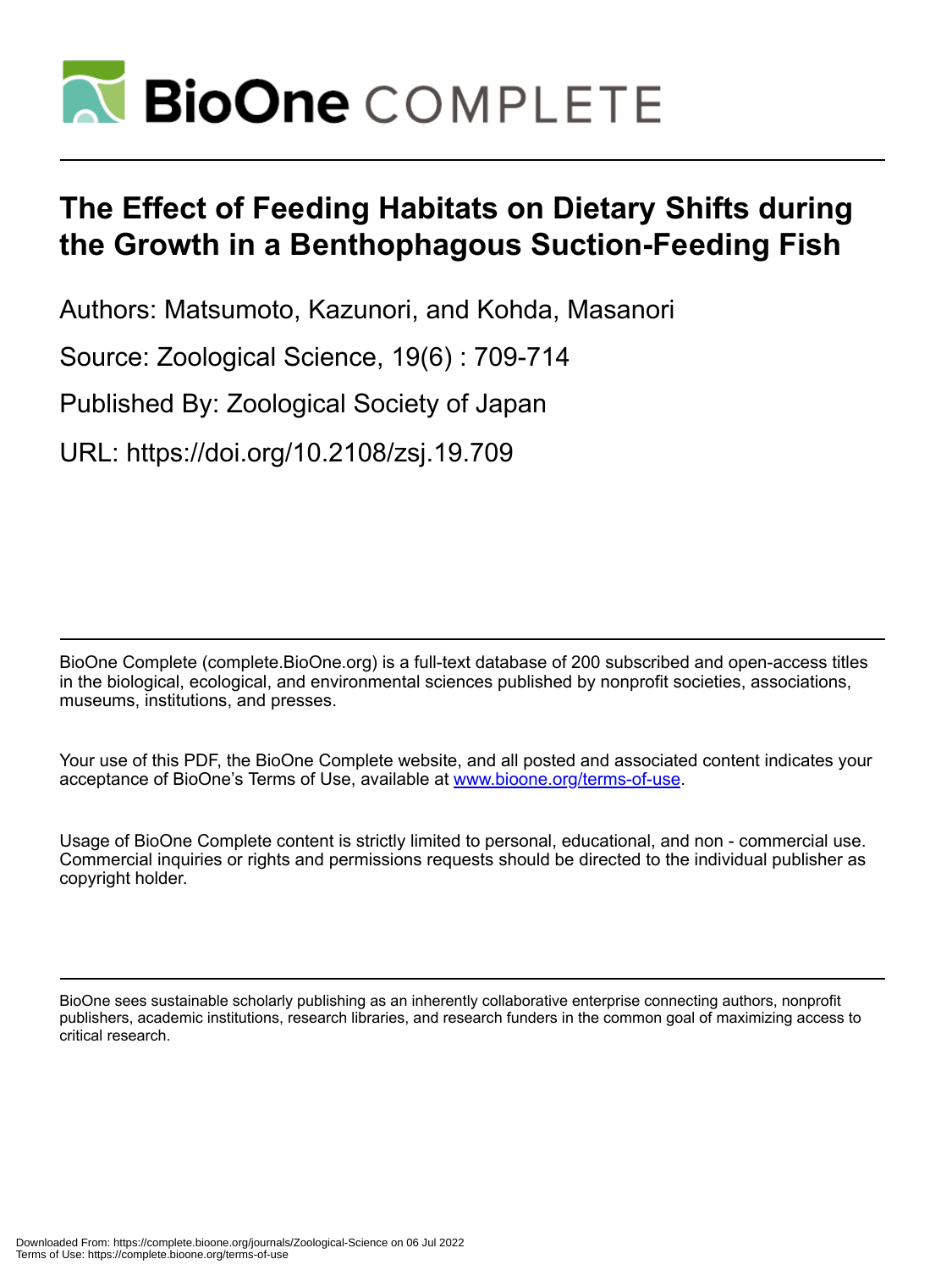## **The Effect of Feeding Habitats on Dietary Shifts during the Growth in a Benthophagous Suction-Feeding Fish**

### Kazunori Matsumoto\* and Masanori Kohda

 *Department of Bio- and Geosciences, Graduate School of Science, Osaka City University, Sumiyoshi-ku, Osaka 558-8585, Japan*

**ABSTRACT**—Several mechanisms of fish ontogenetic dietary shifts, which have important ecological implications, have been proposed. We studied the mechanism of dietary shifts of a benthophagous fish *Goniistius zonatus*, focusing on the effect of foraging on calcareous algal mat, one of its main feeding substrates, through comparison between two local populations (Morode and Arakashi) with different feeding ecology. The studied fish (11–29 cm SL) fed on various kinds of small invertebrates inhabiting the substrates, using a suctorial feeding mode without visual discrimination towards individual prey. At Morode, gut contents of small fish consisted of more epifaunal and less infaunal organisms than those of large fish, that is, mainly small crustaceans in small fish, and many invertebrates other than crustaceans in large fish. By contrast, at Arakashi, gut contents consisted mostly of epifaunal crustaceans regardless of fish size, i.e., fish showing no dietary shifts. At Morode, *G. zonatus* took foods mostly from thick calcareous algal mat, whereas fish foraged mainly on thin algal mat and bare rocks at Arakashi, the difference being due to the local differences in the substrate component. The algal mat of Morode harbored much larger amount of infaunal animals than any substrates of Arakashi. At Morode, large fish more forcefully and deeply thrust the mouth into thick algal mat than small fish, and was likely to suck up more infaunal prey using great suctorial force. The comparison clearly indicates that the dietary shifts of *G. zonatus* at Morode resulted from size-related efficiency in straining foods from heterogeneous micro-topography of thick algal mat.

**Key words:** benthivore, calcareous algae, feeding habit, feeding habitat

#### **INTRODUCTION**

Many fish species experience gradual shifts in diets during ontogeny (Werner and Gilliam, 1984). The shifts occur even after sexual maturation in some fish, which show undetermined growth patterns. Ontogenetic dietary shifts are important for understanding fish ecology, such as life history patterns and niche shifts in terms of intra- and interspecific competition over food resources (Wootton, 1998). Individuals of the same species with dramatic niche shifts involving diet at different or even within the same life stages can be so functionally separated as different species (McCormick, 1998). However, the number of studies on the mechanical process of the dietary shifts has been limited, where evidence is sometimes lacking.

Benthophagous fish predators employ a wide variety of behaviors and mouth structural modification so as to exploit prey organisms, and many benthivores change their diets during the growth (Gerking, 1994). Several mechanisms

\* Corresponding author: Tel. +81-6-6605-3170; FAX. +81-6-6605-3172. E-mail: solokmatsu@hotmail.com explaining the dietary shifts have been reported: direct visual prey choice (Dervo *et al*., 1991; Shibuno *et al*., 1994; Keeley and Grant, 1997), morphological constraints (Wainwright, 1988; Gushima *et al*., 1991; Shibuno *et al*., 1993) and/or differences of feeding habitats (Andrew and Hecht, 1992; Wöhler and Sánchez, 1994; McCormick, 1998).

A benthophagous cheilodactylid fish that does not visually choose prey organisms shows ontogenetic dietary shifts, despite the lack of differences in foraging behavior patterns and feeding habitats among various-sized fish (Leum and Choat, 1980). It has been suggested that the dietary shifts of a cheilodactylid fish result from the sizedependent efficiency in straining food items from calcareous algal mat, the most heterogeneous substrate harboring a variety of benthic animals in coastal areas (Leum and Choat, 1980). That is, large fish takes foods mainly from inside algal mat using high suctorial force, while small fish from near the surface due to its low suctorial force (McCormick 1998). However, such effect of feeding habitats on dietary shifts in suction-feeding fishes has not been verified well.

*Goniistius zonatus* (Cheilodactylidae) is a benthopha-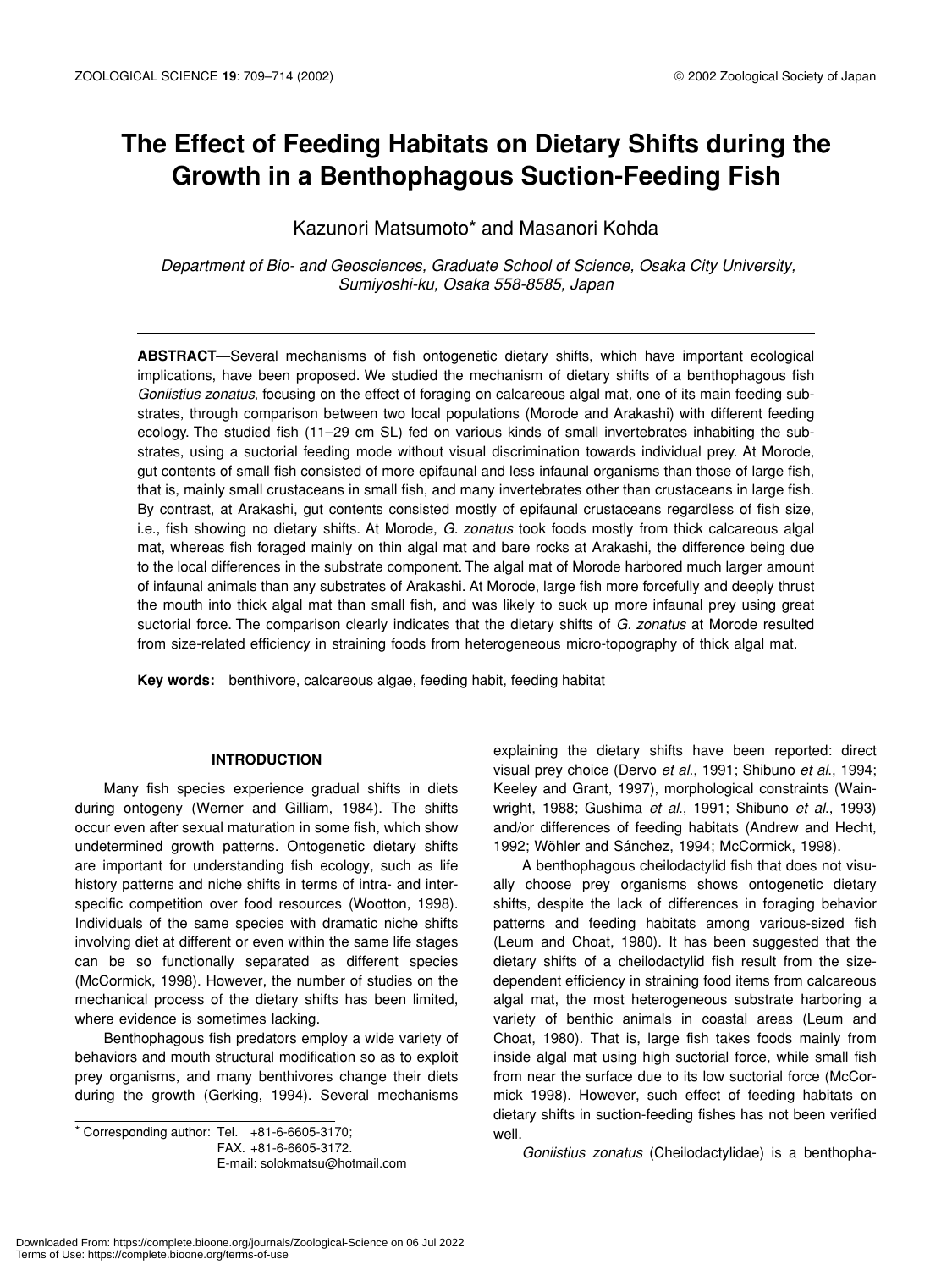gous fish, occurring over shallow rocky reefs in southern Japan (Masuda and Kobayashi, 1994). This fish takes small benthic animals from the substrate using a suctorial feeding mode without visual discrimination towards individual prey (Matsumoto, 2001). We found many individuals of *G. zonatus* at two locations: plenty of calcareous algal patches, one of the main feeding substrates of this fish, in one site, whereas scanty in the other. If the algal mat greatly affects ontogenetic dietary shifts in *G. zonatus*, the shifts will be expected to be much more apparent at the former site than at the latter. The aim of this study is to compare feeding habitats and diets of *G. zonatus* between the two locations and to examine the effect of calcareous algal mat on dietary shifts during the growth of this fish.

#### **MATERIALS AND METHODS**

Field works were conducted at Morode (33°00' N, 132°30' E) and Arakashi (33°02' N, 132°25' E), both locating in Uchiumi Bay in the Uwa Sea, Shikoku Island, Japan. Field observations were from summer to autumn in 1994 at Morode, and in 1993 and 1994 at Arakashi. Underwater observations were conducted with the aid of SCUBA. Study areas (55 m×40 m) were established at both locations (1–10 m deep at Morode, 1–5 m deep at Arakashi), and divided into 5 m×5 m grids. The configuration of substrate (rocks, sand and corals) was recorded for each grid. About 60% of the substrate were rocky at Morode, but only ca. 30% at Arakashi. Calcareous algae (Subfamily: Corallinoideae) formed patches on some rocks, where *Goniistius zonatus* frequently foraged. The thickness of calcareous algal mat was 2–3 cm at Morode, while 1–2 cm at Arakashi. Outline of the calcareous algal mat at each location was sketched once per month during the observation period in 1994. The substrate conditions, especially the thickness and area of algal mat, of each location from summer to autumn were quite similar over the study years.

We identified a total of 16 *G. zonatus* at Morode and 30 at Arakashi individually, depending on the varieties of lateral stripes on the trunk and/or of sites of white spots on the caudal fin. None of them were captured, and their total length (TL) was estimated underwater to the nearest 0.5 cm using a scale placed near the fish, TL ranging from 12.0 cm to 32.0 cm at Morode and from 12.0 cm to 30.0 cm at Arakashi.

Underwater observations were made between 09:00 and 17:00 hr, when *G. zonatus* actively foraged (Sano and Moyer, 1985; Matsumoto, 2001). Each identified individual was focally followed for ca. 20–60 min. Total observation time per individual ranged from 27.3 min to 365.0 min (on average 134.7 min±87.1 SD, n=46). This species forcefully thrusts the mouth against the substrate and takes prey organisms together with sediment using powerful suctorial force produced by the rapid expansion of the buccal cavity, and then filters out the sediment through the gill openings (Matsumoto, 2001). The fish often repeatedly sucks at the same site on calcareous algal mat so as to exploit infaunal organisms inhabiting inside the algal mat, whereas usually takes single sporadic suctions on other substrates (Matsumoto and Kohda, 2001a). Large fish thrust the mouth more deeply into thick algal mat than small fish and dug in the mat. We recorded sucking number with discrimination of substrate types (algal mat, bare rocks, sand and corals). *Goniistius zonatus* maintains a feeding territory against conspecifics of similar size (Matsumoto, 2001). Swimming tracks of the identified individuals were recorded (for ca. 1 hr for each) at the two sites in 1994, and an area enclosed by outermost total swimming tracks was defined as a territory for each fish (Matsumoto, 2001).

For gut content analyses, 25 *G. zonatus* from Arakashi were collected in or near the study areas in November 1994. There were 26 samples collected just at the study site of Morode in November 1990. These samples made us hesitate to make further sacrifice at Morode because substrate conditions were not different between the two years. Namely, in 1990 as well as in 1994, the rocky surfaces in the study area were broadly covered with calcareous-algae of 2–3 cm thick; foraging behavior of *G. zonatus* which was affected by substrate conditions was similar over a series of years (see Matsumoto *et al*., 1999; Matsumoto and Kohda, 2000, 2001a). Thus, we analyzed gut contents of these Morode samples.

The body cavity of each specimen was injected with a small amount of undiluted formalin within 30 min of capture, and the specimens were subsequently kept in 10% formalin solution. Standard length (SL) ranged from 10.9 cm to 29.2 cm at Morode and from 12.5 cm to 29.0 cm at Arakashi. Gut contents were sorted to phylum or class under a binocular microscope. The volume of each dietary item was estimated from the horizontal area covered on a grid slide.

To examine the benthos fauna, invertebrates inhabiting the substrate were collected in December 1993 at each location. Collection methodology was as follows: the substrate (ca. 15  $cm \times 15$  cm area) was scratched with a brush (with 3-cm-long plastic bristles) and the expelled sandy cloud was scooped up in a plankton net of 60 cm diameter and 0.3 mm mesh size. Collections were conducted on calcareous algal mat, bare rocks, sand and corals, five times for each substrate. At Morode, collections on sand and corals were omitted because of rare usage of *G. zonatus*. Within 1 hr of collection, the specimens were placed in 10% formalin solution. The collected animals were analyzed in the same way as gut content analyses.

In statistical analyses, fish SL and TL and food length were transformed logarithmically so that they became approximately normally distributed. Data for substrate compositions, feeding suction and gut contents in the form of proportion were arcsine-square root transformed to meet conditions of normality. Data for feeding suction in 1993 and 1994 at Arakashi were pooled and compared with Morode data, since significant difference was not found between the two years (MANOVA, Pillai's trace=0.211, F=1.68, df=4, 25, P>0.1). In analyses of invertebrate density among substrates, Mann-Whitney U-test was used, since sample size was so small that data could not be normally distributed.

#### **RESULTS**

#### **Feeding substrates**

The substrate composition in the territory of *G. zonatus* greatly differed between the two locations (MANOVA, Pillai's trace=0.828, F=31.37, df=4, 26, P<0.0001; Table 1). At Morode, rocks predominated in the territories, and calcareous algal mat growing on some rocks was a major substrate. At Arakashi, the substrate was dominated by bare

**Table 1.** Substrate compositions in the territory of *Goniistius zonatus* at Morode and Arakashi.

| Substrate            | Morode          | Arakashi      |
|----------------------|-----------------|---------------|
| Calcareous-algal mat | $41.3 + 28.6$   | $8.7 + 10.4$  |
| Bare rocks           | $57.2 \pm 26.9$ | $48.8 + 22.0$ |
| Sand                 | $1.6 + 6.3$     | $42.5 + 28.3$ |
| Corals               | $0.4 + 1.0$     | $5.4 + 3.6$   |

Data are mean %±SD (n=16 for Morode; n=15 for Arakashi). Total areas exceed 100% because corals overlapped with rocks.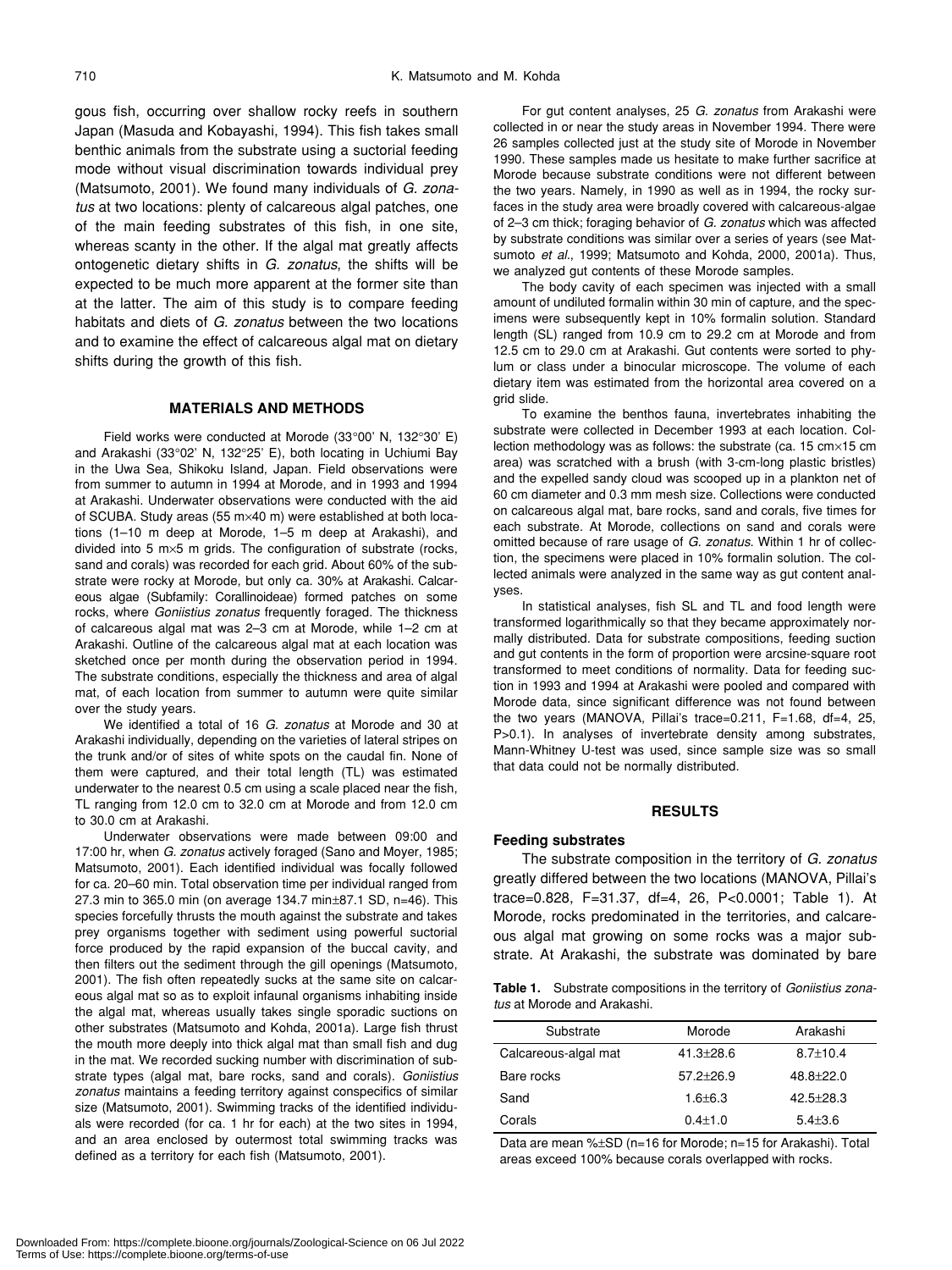rocks and sand, and calcareous algal mat was rather minor. The proportion of sucking number on each substrate greatly differed between the two locations (MANOVA, Pillai's trace=0.686, F=22.35, df=4, 41, P<0.0001; Fig. 1). At Morode,



**Fig. 1.** Proportion of sucking number at each substrate as a function of total length in *Goniistius zonatus* at Morode (n=16 in 1994) and Arakashi (n=15 in both 1993 (open circles) and 1994 (solid circles)). Arakashi regression coefficients in 1993 (top) and 1994 (bottom).

Proportion of sucking number (%)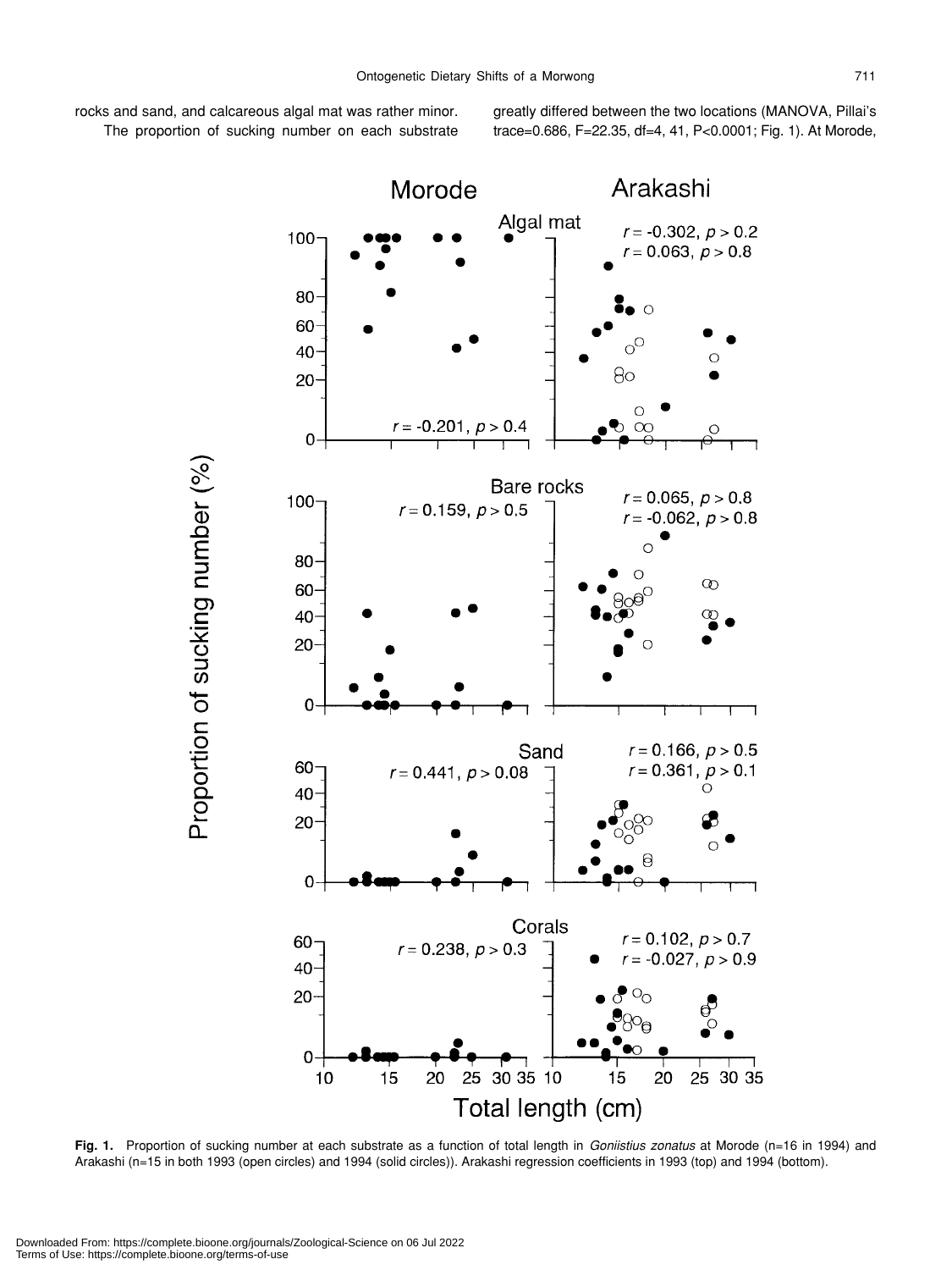

**Fig. 2.** Relative volume of invertebrates in the diet as a function of standard length in *Goniistius zonatus* at Morode (n=26) and Arakashi (n=25). Regression equations are sin -{/Y / 100 =–0.691 In X+2.638 (crustaceans), sin -{/Y / 100 =0.399 In X–0.850 (annelids), sin -{/Y / 100 = 0.518 ln X–1.232 (molluscs) and sin ∹ $\sqrt{\gamma}$  /100 =0.332 ln X–0.743 (echinoderms) for Morode. Regression lines with no significance not given.

Relative volume (%)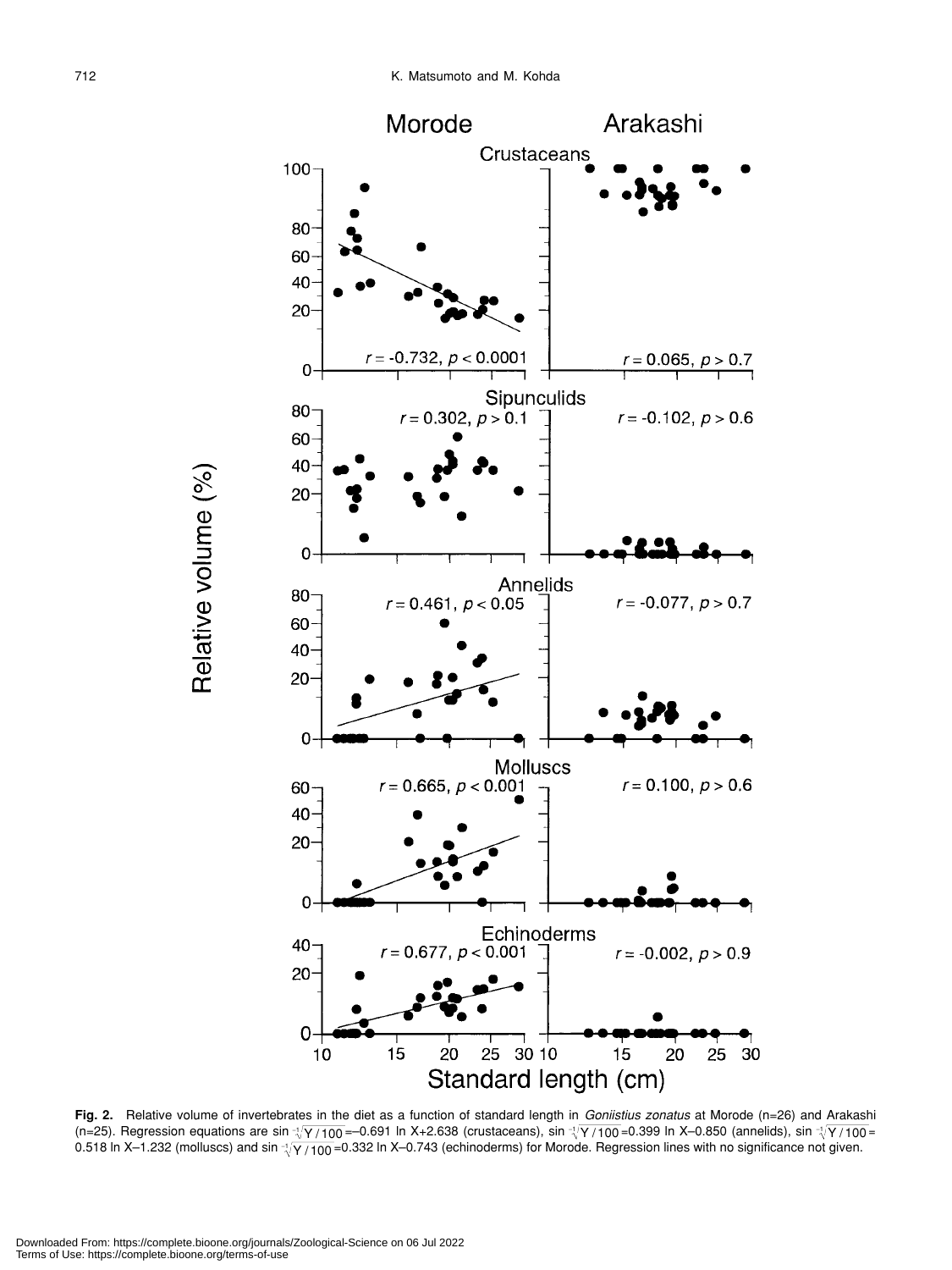|                 | Morode                  |                    | Arakashi                |                   |                    |                 |  |
|-----------------|-------------------------|--------------------|-------------------------|-------------------|--------------------|-----------------|--|
|                 | Calcareous-algal<br>mat | Bare rocks         | Calcareous-algal<br>mat | Bare rocks        | Sand               | Corals          |  |
| Crustaceans     | $212.1 \pm 90.3$        | $228.1 + 85.5$     | 116.6+47.0              | $38.6 \pm 7.9$ ** | $38.6 \pm 19.1$ ** | $18.0 + 4.1***$ |  |
| <b>Molluscs</b> | 157.9+73.2              | $25.8 \pm 30.3$ ** | $55.3 + 20.2*$          | $1.4 \pm 1.8***$  | $49.7 + 72.0*$     | $9.2 + 5.6$ **  |  |
| Annelids        | $34.4 + 6.2$            | $10.2 + 9.2$ **    | $10.8 + 12.7*$          | $2.1 \pm 1.8$ **  | $2.9 + 2.1***$     | $0**$           |  |
| Sipunculids     | $25.4 \pm 11.2$         | $2.4 + 4.3$ **     | $7.4 + 7.3*$            | $0.6 \pm 1.3$ **  | $2.1 + 4.7**$      | $0**$           |  |
| Echinoderms     | $2.0 + 2.7$             |                    | $0.3 + 0.7$             | $0.1 \pm 0.2$     | $0.8 + 1.8$        | $0.2 \pm 0.4$   |  |

Table 2. Volume density of benthic invertebrates (mm<sup>3</sup>/ 225 cm<sup>2</sup>) inhabiting the substrates at Morode and Arakashi.

Data are mean±SD (n = 5). Asterisks show statistical significance (\*P<0.05, \*\*P<0.01) against Morode algal mat by Mann-Whitney U-test.

most sucking occurred on calcareous algal mat, and the proportion of sucking at the algal mat was much greater than that at Arakashi ( $F_{1,44}$ =55.49, P<0.0001). At Arakashi, bare rocks were an important substrate for feeding as well as algal mat, being exploited much more frequently than at Morode ( $F_{1,44}=51.54$ , P<0.0001). Sand and corals were also sites on which more frequent sucking occurred at Arakashi than at Morode where these were hardly used (sand:  $F_{1,44}=24.82$ , corals:  $F_{1,44}=36.00$ , both P<0.0001). The proportion of sucking number on each substrate was not correlated with fish TL at either location (Fig. 1).

#### **Fish diets and potential foods**

*Goniistius zonatus* fed on small benthic invertebrates, such as crustaceans (gammarideans, isopods and decapods), sipunculids, molluscs (gastropods and pelecypods), annelids (polychaetes) and echinoderms (echinoids). The dietary composition greatly differed between two locations (MANOVA, Pillai's trace=0.851, F=51.58, df=5, 45, P< 0.0001; Fig. 2). At Arakashi, crustaceans accounted for nearly 100% by volume in the diet. At Morode, fish consumed less crustaceans and much more the other items than at Arakashi (crustaceans:  $F_{1.49}$ =157.87, sipunculids:  $F_{1,49}=248.44$ , annelids:  $F_{1,49}=7.63$ , molluscs:  $F_{1,49}=21.47$ , echinoderms:  $F_{1,49}$ =44.39, all P<0.0001 except annelids with P<0.01). At Morode, relative volume of crustaceans in the diet was negatively correlated with fish SL (Fig. 2). Conversely, relative volume of annelids, molluscs and echinoderms were all positively correlated with SL. At Arakashi, however, such correlation was not found in any food items.

At both locations, crustaceans were dominant prey animals on each substrate (Table 2). Thick calcareous algal mat at Morode harbored much more molluscs, annelids and sipunculids than any Arakashi substrates including thin algal mat.

#### **DISCUSSION**

Food items of *Goniistius zonatus* greatly changed with increase in fish size at Morode, whereas such ontogenetic dietary shifts were not apparent at Arakashi. Fish of all sizes took food from similar substrate at each location, thus posing the question as to how such dietary shifts came about only at Morode.

At Morode, *G. zonatus* took foods mostly from thick calcareous algal mat which harbored much more molluscs, annelids and sipunculids than any Arakashi substrates, and large fish consumed plenty of annelids, molluscs and echinoderms which rarely occurred in the diets of small fish. Small annelids and molluscs are infaunal organisms usually inhabiting inner side of the substrate covered with algae (Gushima, 1981; McCormick, 1998), and were not many on bare rocks at Morode. In suction feeding fishes, the success of a suction attack depends on the feeder's ability to create a jet of water to drag the prey into its mouth (Norton, 1995), and is related to fish size (Liem, 1990). Large *G. zonatus* dug deeply in thick algal mat while foraging, whereas small fish did not. Ontogenetic dietary shifts of *G. zonatus* at Morode will largely reflect the predator's size-dependent ability to exploit infaunal organisms from the inside of thick algal mat, as has been suggested in another cheilodactylid fish (Leum and Choat, 1980; McCormick, 1998). No dietary shifts at Arakashi with lack of thick algal mat, where all individuals sucked up similar epifaunal crustaceans, support the hypothesis of the importance of thick algal mat to ontogenetic dietary shifts in this fish.

At Arakashi, molluscs were rarely exploited by *G. zonatus*, although they were abundant in algal mat and sand. The gill rakers of *G. zonatus* were spaced more widely at Arakashi than at Morode, and retention efficiency for smallsized prey by inter-raker spacing is suggested to be poorer at Arakashi (Matsumoto and Kohda, 2001b). Molluscs were the smallest animals among benthic invertebrates (Matsumoto, 1999), and will not be retained efficiently by the interraker gaps at Arakashi. Other infaunal invertebrates were usually larger than crustaceans (Matsumoto, 1999), and therefore should be retained, suggesting that inter-raker spacing is unlikely to cause the dietary differences between the two study sites except for molluscs.

Most examples of ontogenetic dietary shifts in fishes have hitherto been due to the changes of feeding habitats, feeding behaviors and morphs according to body size (Magurran, 1993; Gerking, 1994). Feeding habitats were not different among various-sized fish at Morode, and fish morphs including gill raker spacing will not play a major role. The comparison of trophic biology of the fish between the